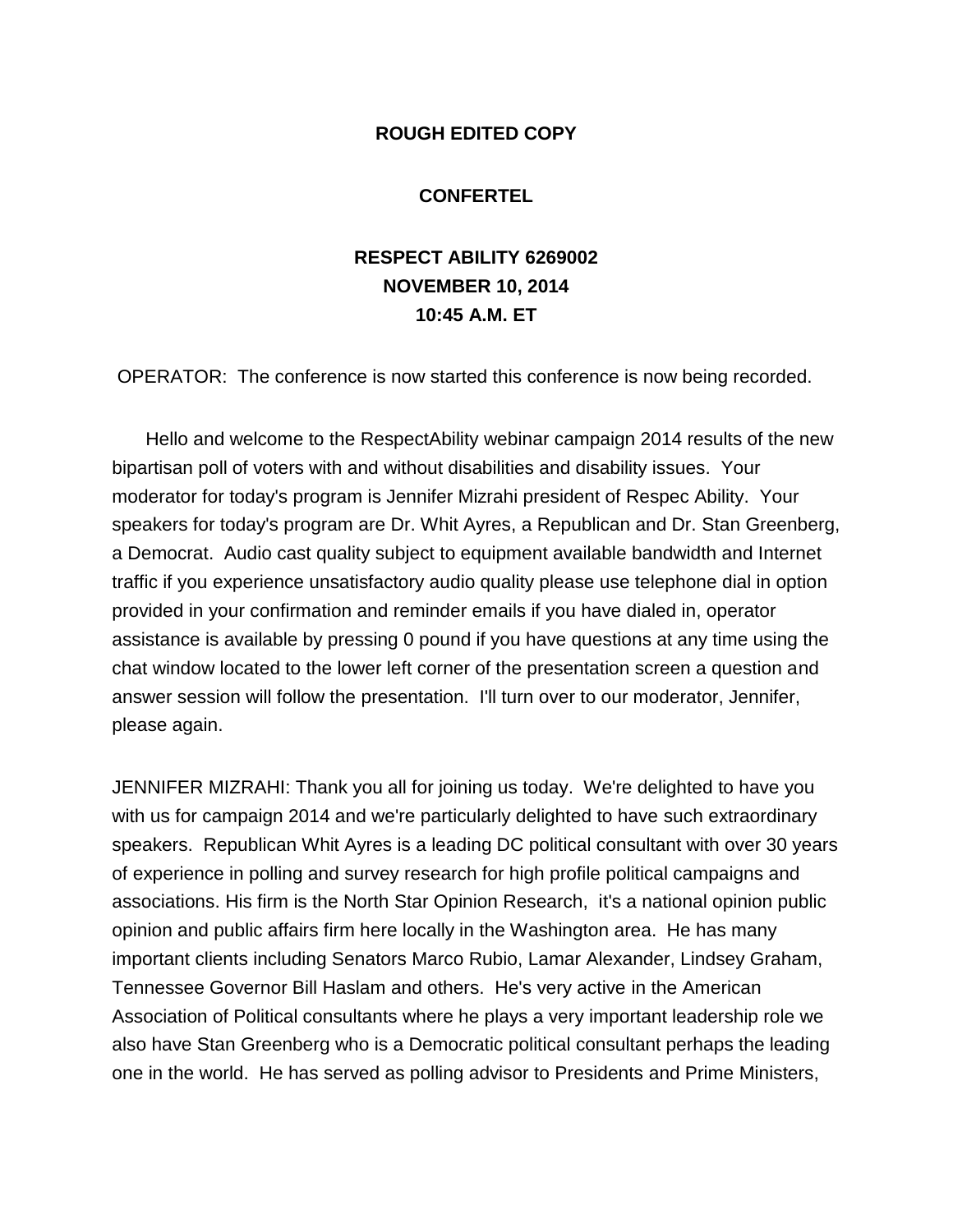CEOs and dozens of tough campaigns in the United States and around the world including for President Bill Clinton and Vice President Al Gore, President Nelson Mandela as well as the national leaders in Israel, Europe and Latin America. His corporate clients include many of the big name companies that you have heard of. He also does bipartisan polls for NPR's LA Times and the bipartisan policy center. I also want to thank Dave Walker who has played a key role in this work. This is a bipartisan poll. And RespectAbility is a nonprofit non-partisan organization. We have very interesting data to go through and we will have a chance for Q&A so let's start with Whit Ayres.

WHIT AYRES: Thank you Jennifer, thank you all for joining us. This is another in a series of webinars North Star Opinion Research has done with Greenberg Quinlan Rosner. This is another series that we have done together and you will see here what we have found before and that is that voters with disabilities and even more importantly family members with disabilities and close friends of people with disabilities constitute a very significant chunk of the electorate. And when you talk about issues affecting people with disabilities, you really get their attention. Speaking of someone who is in a family where a family member has a serious disability, I will tell you that when people talk about issues that they are facing, it gets not only their attention but the attention of all of their friends and all of their family members. So I hope you'll enjoy some of the data that we have here from the people who actually voted in the 2014 election. Stan I'll let you talk and then we'll turn it over to Dave.

STAN GREENBERG: Thank you. This is Stan Greenberg thank you to RespectAbility for being so aggressive in putting this issue before the country. And the voters. And this assessment of what happened in the election related to disabilities.

There's no doubt about the seriousness of this community and the potential for those who are making public policy. And those who are trying to be politically attentive with communities matters and as reflected in this data. And they were very attentive in this election where these issues were raised that they clearly wanted to hear much more on these issues. The potential is very real and you'll see the spikes that appear in the survey that are a signal to elected officials that acknowledging these issues and moving ahead with policy can be politically effective and hopefully this survey will become part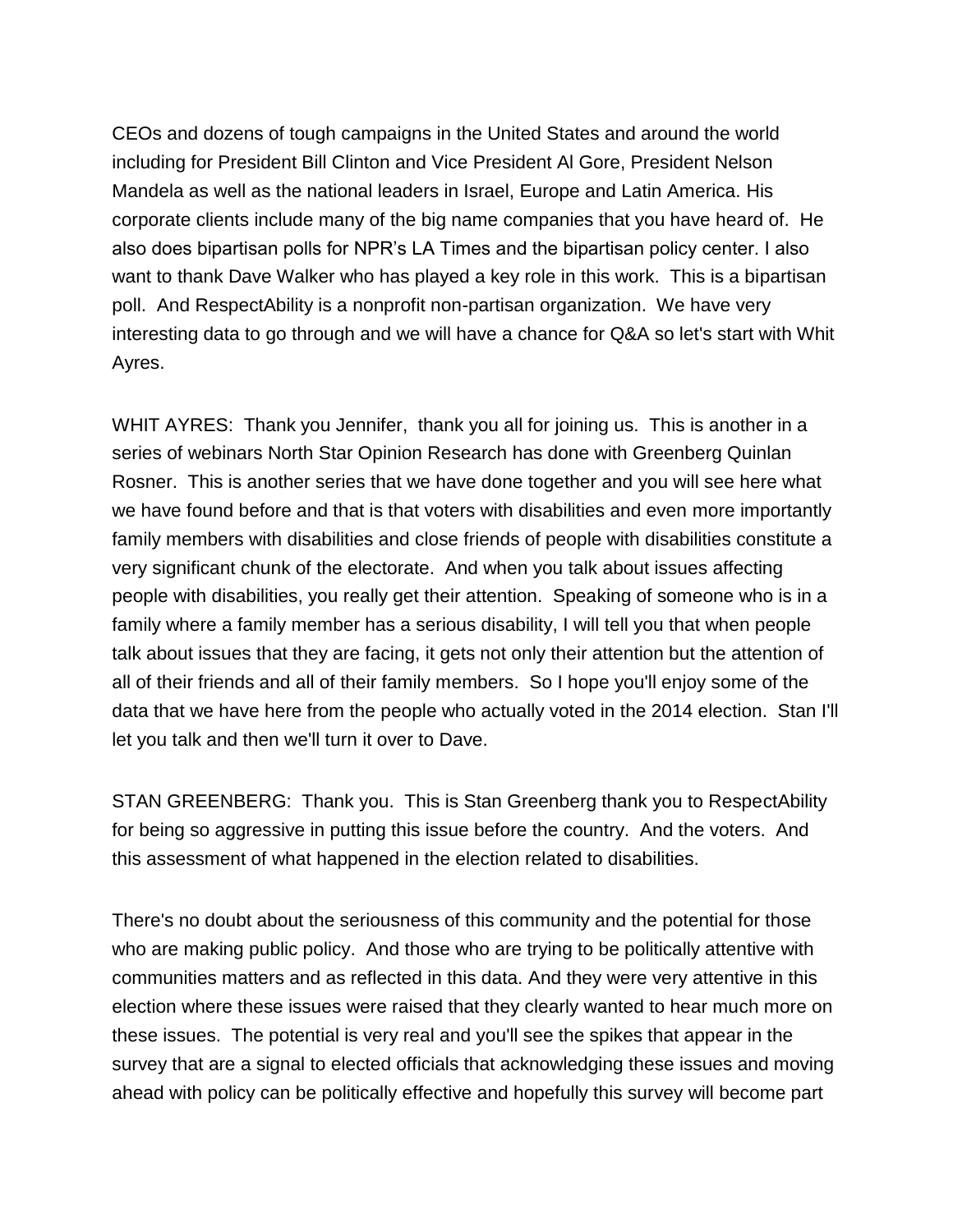of that discussion so let me turn it over to Dave Walker who has supervised this work from the side of Greenberg Quinlan Rosner.

DAVE WALKER: Hello everyone, again this is David Walker. I work with Stan Greenberg at Greenberg Quinlan Rosner. It was our pleasure to work with North Star in producing this work. I'm going to go through the slides. I've been accused often of mumbling in presentations if that's a problem I'm sure Jennifer or someone will give me a signal to say stop mumbling like Whit. I have a family member, a son with a significant disability so this is for us it's more than politics. It's something we live with every day. And it's a great pleasure to work for this organization.

So I'm going to move through these slides just briefly I'm going to tell you this is part of a national post-election survey. We interviewed 2014 voters which are the same people who did participate in the recent election. There are a total of 10 30E interviews. This dataset and the 1030 interviews the margin of error is around 3 points give or take. The survey was weighted to exit surveys, as well. It might be weighted again once the exits are -- there's a continuous process so we are weighting and reweighting but it's fairly close to what actually happened.

The first survey and this is something Whit alluded to earlier, the disability community or the people we define as disability community is very, very big. That's a polling term. But 4 in 10 voters say they are personally affected saying they describe themselves as having a disability, they have a family member who has a disability at 23% or a close friend who has a disability, as well. When you think about that number, nearly 40%, it's higher than say white non-college voters or white seniors or even seniors overall, higher than Hispanic voters or African-American voters. It's -- and a lot of the -- I mean all of the groups that are talked about in post-election analysis, this group is bigger. Can have a bigger impact. And it's actually rare that anyone will look and see how they voted.

The other thing about this community is particularly among people who describe themselves as personally disabled, they are more attentive. They -- this was not a huge turnout election. A lot of states turn out when -- the turnout was significantly lower even compared to 2010. Just one example in Pennsylvania they have had 600,000 fewer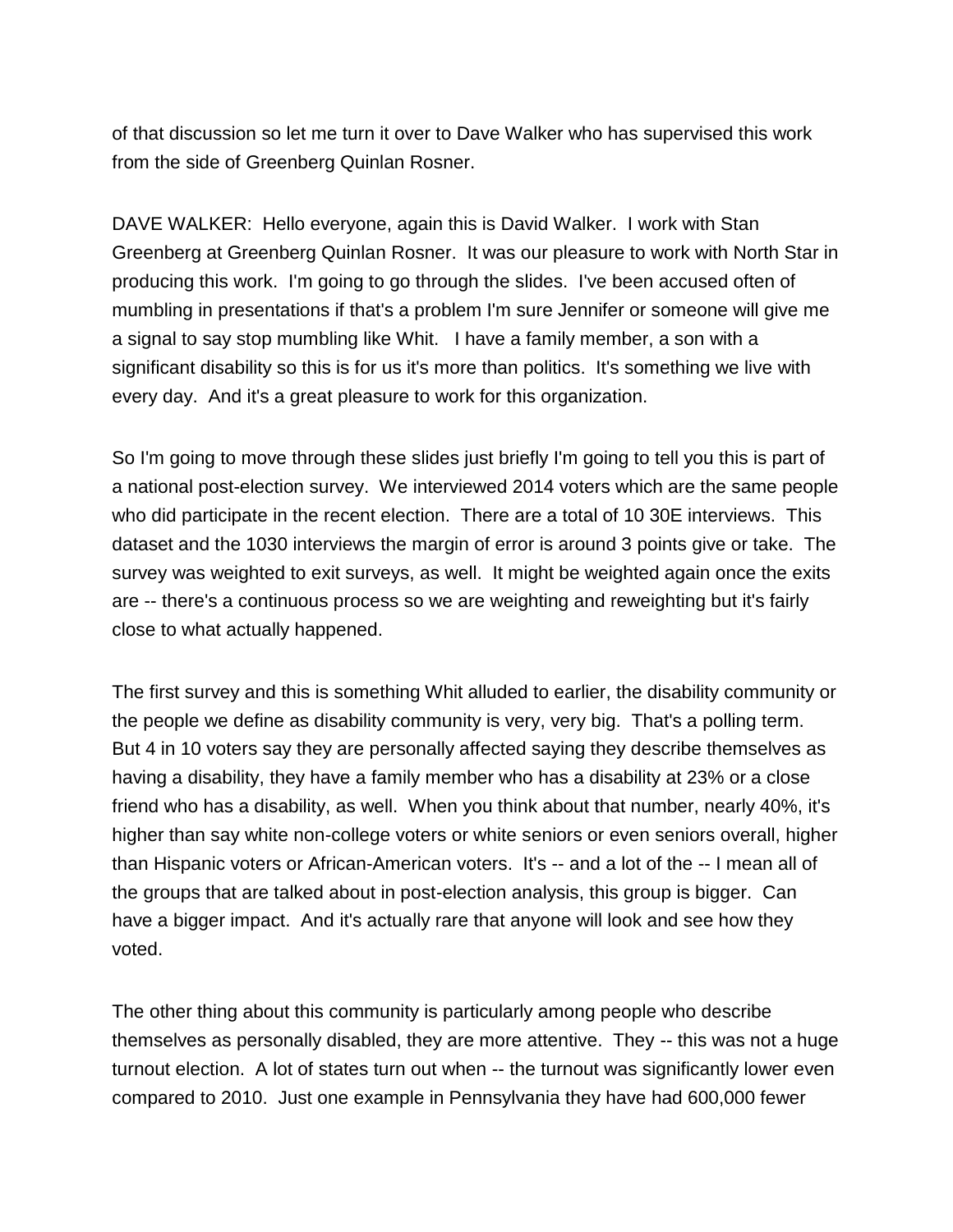voters than four years ago. Minnesota set a record for low turnout, as well.

This is an electorate that was a little bit counter cyclical particularly when you look at people who described themselves as having a disability. You know it's conjecture. But these are people who have at least in their own minds they have a significant stake in decisions that are made in state capitals and national capitals so this matters to them in a very profound way. Maybe even a little bit more than is the case with other groups.

The people with disabilities and the disability community as a whole also share the frustration of the rest of the country with the direction of things. They are in no way atypical and in fact if you look at people with a personal disability they are even more cynical about the direction of things.

We asked everyone in the survey and we asked people in the disability community, as well, do you approve or disapprove of the President. The President's numbers overall he's under water by about 12 points. If you look at people with personal disability, the President does a little bit better. In part that reflects a partisan bias. People who are struggling with a person with a disability are more Democratic than average. I think that probably reflects that. But if you looked at the overall disability community, again, this includes people who describe themselves as having a disability have a family member with a disability or friends or close friends with a disability they look pretty much like the rest of the country when it comes to the President.

So how did they vote? If you look at the Senate races and this is -- I'll show you this slide next we also have a time series slide if you look at the Senate race, it's a fairly divided community. It's arguably swing. Again there's significant Democratic margin among people with a personal disability not shared. In fact Republicans did quite well among friends and family members. So the overall result at least in the Senate race where Republicans won nationally at least in the survey this is just among battleground just so you know it's all of the contested races. Nationally they won by 3 points in the battleground. And in the disability community they won by 6 points. So when you net everything out, it doesn't look that much different than rest of the country.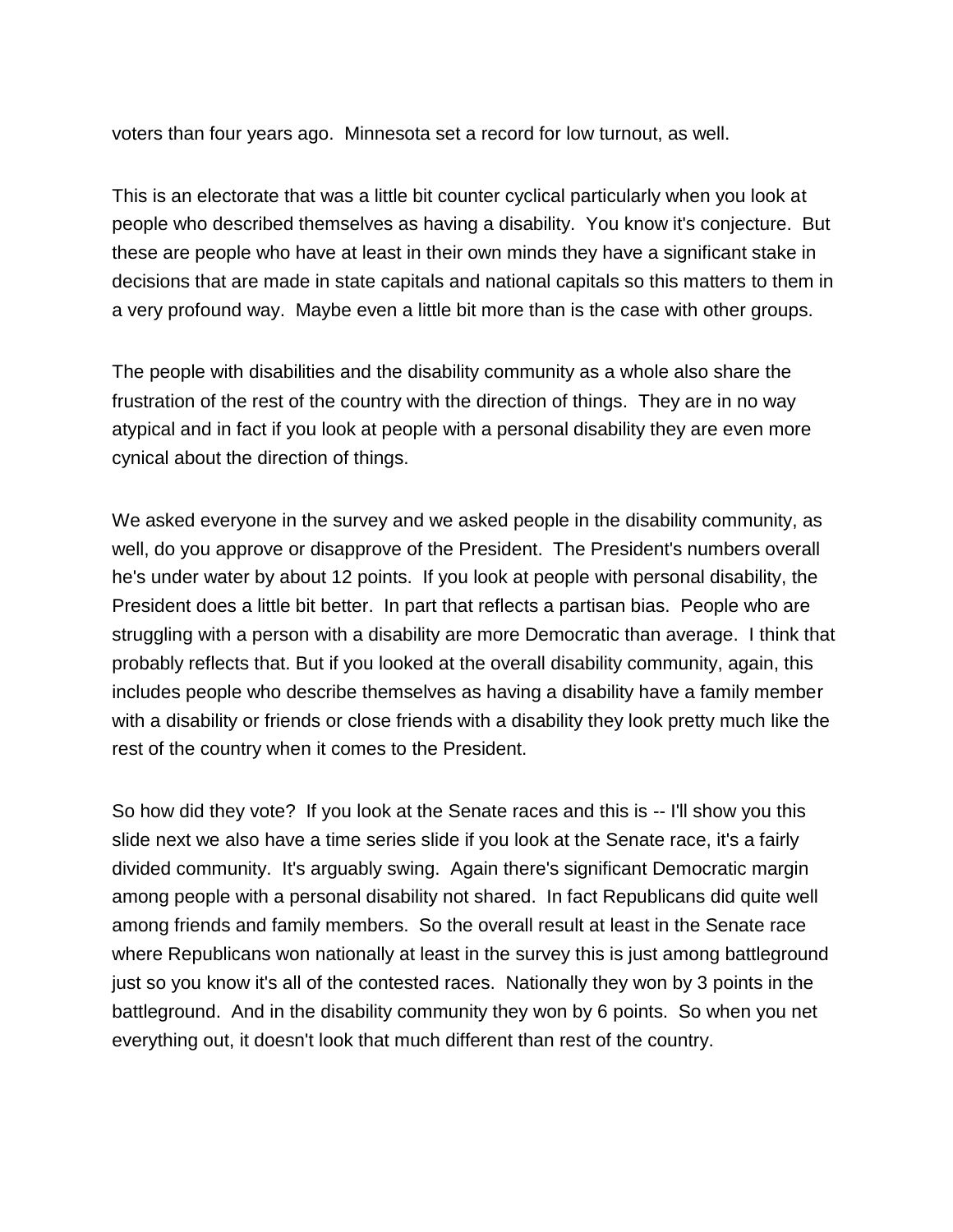You see the same pattern in the House, House races. This is national data. People with a personal disability- Democrats won that vote by 12 points but the overall disability community the Republicans won and did significantly better in House races than they did overall. So there is very big swing element here.

Last September, we fielded a survey of -- in the Senate battleground and showed results. And this slide is a time series, but that's data. As you'll see compared to September and this was just the battleground, just to remind everyone the battleground it was a battleground that favored the Republicans this year. A lot of Omni states. That was reflected in the survey in September that was reflected in the outcome in November and it's certainly reflected in the survey. There was a small Republican surge among just in the overall disability community. Again this includes everyone. From people - friends, family and self.

The other thing that was interesting is their agenda. If you look at voters overall, this was very much an economy election. By 24 points overall. Voters were saying the economy was the most important issue that they used to decide whom to support. And if you look specifically at the disability community, the same pattern, in fact it's even higher. Not quite beyond margin of error but very close. In other research we have done it should come to the surprise of no one the disability community as a whole and particularly individuals with disabilities are struggling economically for a variety of reasons. Some obvious, some less so.

So the economy is even more critical to this group than voters overall. And again this election really turned on the economy. And this next slide we asked people overall, we asked everyone in a survey whether the President and the political debate in this country were raising issues of importance, that were important to them and whether they are just not dealing with issues that matter to people. The country overall did not believe their issues were addressed by nearly 2 to 1 margin. That sentiment is reflected almost within a point among the disability community. And then we were more specific. And we asked people -- and I'm going to read this question because it's important we all hear it. We asked people thinking about issues in the contested campaigns in your state would you say that the candidates put forward specific serious policies to improve opportunities for people with disabilities or did candidates not put forward any serious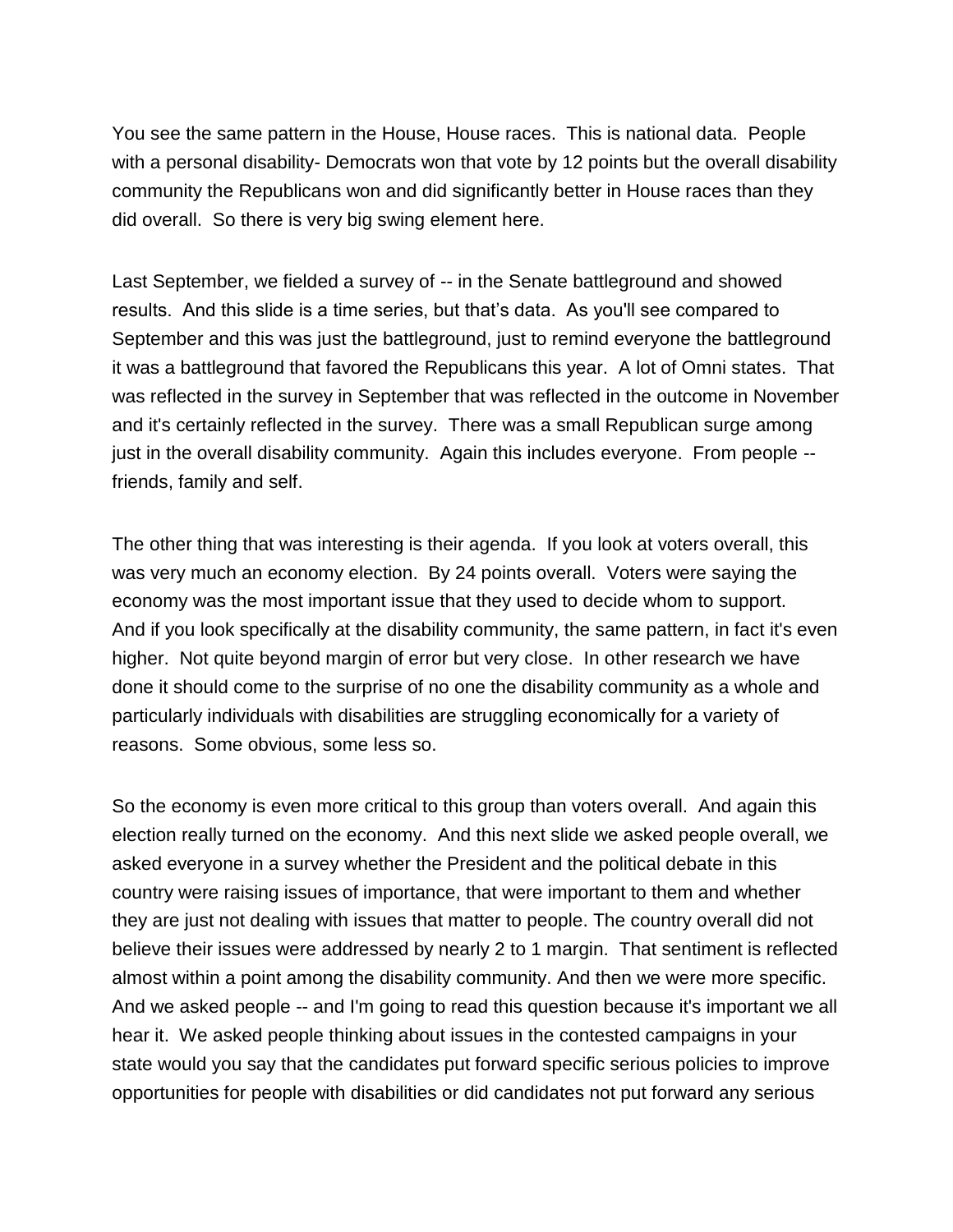## policies on those issues?

Overall nationally voters did not hear much on these issues. 22%. I think that's pretty fair. Having watched these races it was relatively rare to hear anyone give voice to people with disabilities. There was some dialogue around Veterans and some of the issues that Veterans are going through and the VA and so forth. I suspect that 22% is reflective of that debate. But the one thing I want to highlight is the number -- let's see if it will -- yes, the forward here, this is -- these are again people who are self described as having a disability. They certainly have a much bigger ear by huge numbers, 16 points for these issues and for candidates raising these issues than voters overall.

The other issue, too, and this is something we saw again in September, the issue of helping people with disabilities and particularly with jobs and allowing them to work has enormous power and I would argue that there was missed opportunity by both sides not to give more voice to this issue than was in fact what happened.

What you have in this slide are two measures. One we asked everyone -- we asked people who had heard some candidates speak to this issue what kind of impact it had. And 78% said it had an impact. And 36% said it had a major impact. Again if you look at persons with disabilities, huge impact, 76% were saying it had a major impact in how they voted. And then we also asked them whether it had any impact or not if it was - made them more likely to support or less likely to support. And it's clearly one sided. 83% overall if you look at the people with disabilities it's 92 to 7 the disability community as a whole also had a disproportionate impact at 82% overall. 43% major impact. And it certainly had influence in how they voted.

This is a question we asked anyone. And we just asked them simply is this something you're interested in. Would you have wanted to hear more about -- hear more from the candidates who have policies to expand opportunities for people with disabilities. 2 to 1. It's very one sided. 65%, 35% overall not surprisingly higher among people who are struggling with disability. And this is the last slide. We asked people in thinking about the election do you think voting was fully accessible to people with disabilities were people with disabilities able to vote due to inaccessibility again it's not an issue that most people follow. I will note again that people who are struggling with personal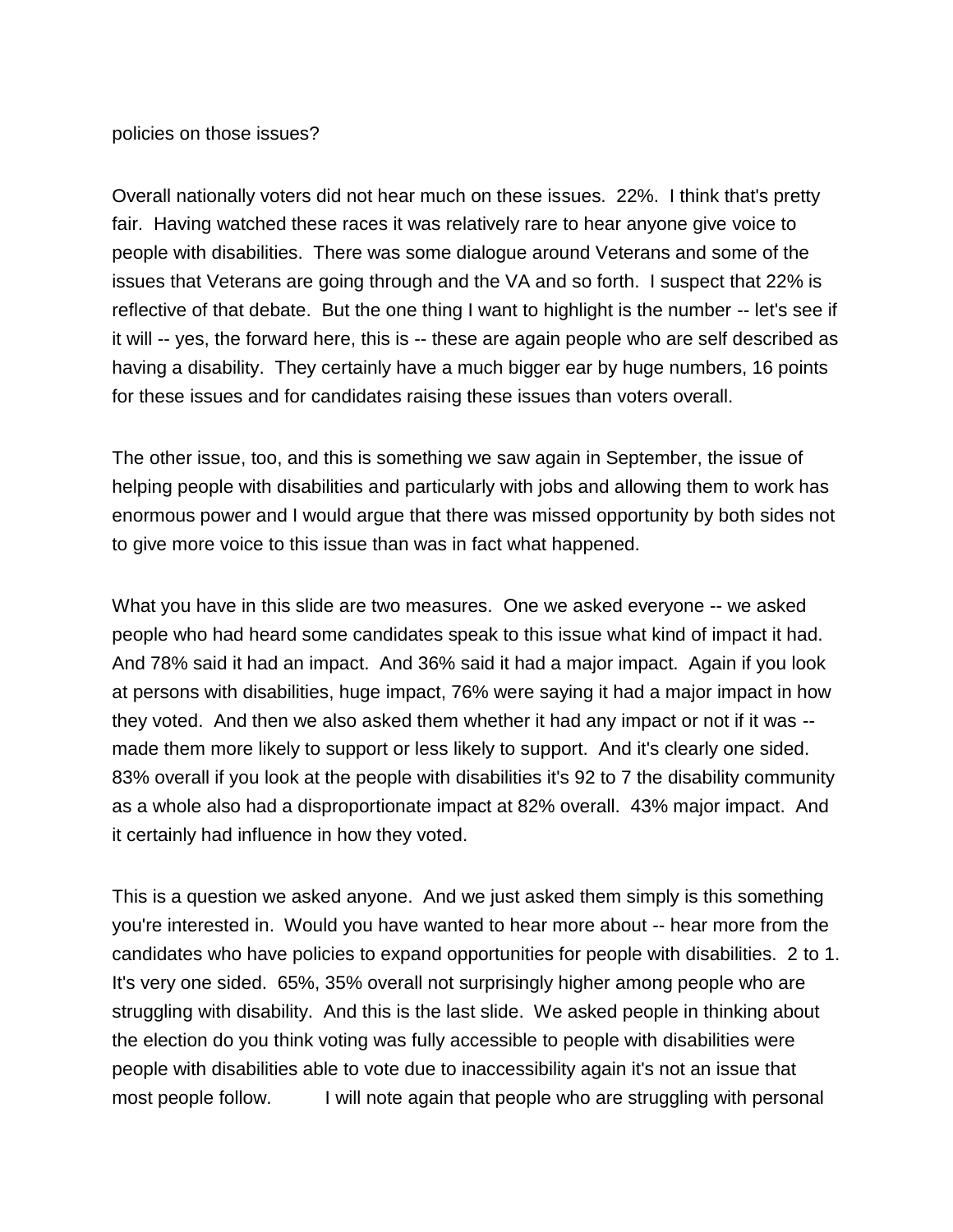disability are more likely to see a problem with the franchise and with access to the franchise 6 points is not a huge change. But it is a notable change. So that's the end of the deck. And I think we will open it up to questions.

Stan and Whit what do you think are the most important findings from this deck?

From me when I look at it is that first I pay attention to the fact that those with personal disabilities are more likely to vote for candidates which I think the -- they are voting Democratic but I think it's probably because of recognition of needs related to disability so that there is a -- there appears to be some translation in the vote which I think is an important concept to establish in the research. But bottom line, the most important was that the -- I think attentiveness. I was surprised by the percentage of people who said they heard people addressing that issue. And when they did hear it, it had an enormous impact on their vote.

So we have individual level some translation of it into voting. Very attentive ear to leaders, candidates beginning to speak to it. Evidence that that translates into real impact. And then this very large number who say that they would have been interested on hearing more from candidates. And that's two-thirds number, 2 to 1. Those are powerful messages to take home.

WHIT AYRES: I agree with what Stan said completely. We all know that the political messages that penetrate most effectively are those that affect us personally and directly. And you see that very clearly in Slide 14. Where people who are affected by disabilities or whose family members are affected by disabilities hear any message that directly affects them. And the person with the disability. So the two take-aways to me from this deck are, first of all, the size of the disability community. You're talking 4 out of 10 voters here overall when you define it as family members and friends as well as people who are disabled. Coupled with the fact that messages that relate to a disability really penetrate to these people.

JENNIFER MIZRAHI: Why do you think it is that the campaign did so little to use any disability issues in their communication strategies? And what do you think it will take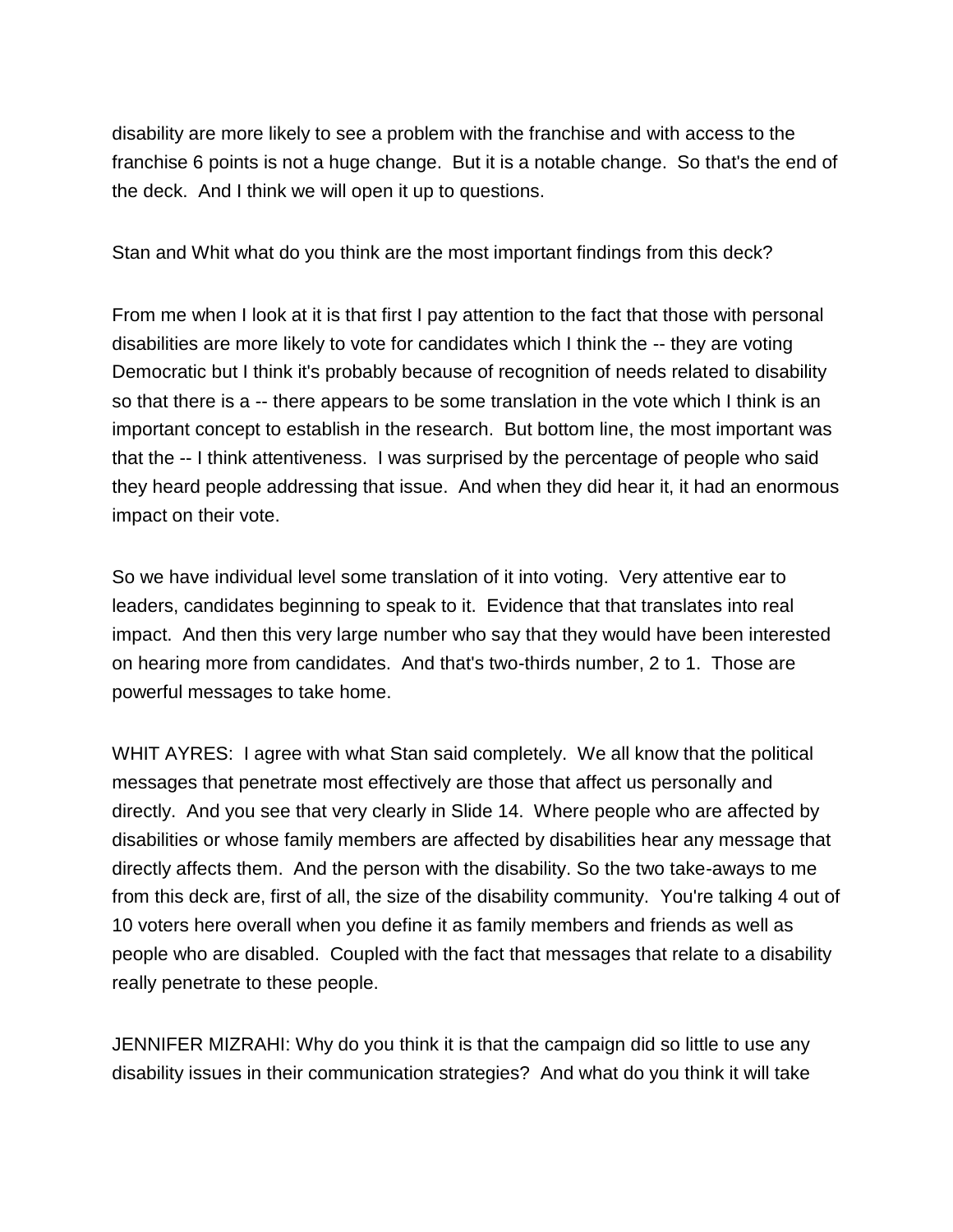between now and 2016 to ensure that those issues are considered and put forth in future campaigns?

WHIT AYRES: Part of it I think is lack of awareness of both the size of the disability community and its potential political impact. Part of it -- part of it I think is probably a sense that the issues for people with disabilities are specific to their particular disability. So that people with vision problems have different issues than people who have hearing problems and people who have mobility problems. But there are still ways to cut across those various disabilities, I think. And I think it's a matter of politicians, first of all, being aware of it and second, figuring out how to message to the entire disability community.

JENNIFER MIZRAHI: Thank you. Stan, what do you feel are the key things to give candidates to start to focus more on this given what you both talked about in terms of the large size of the population and the deep interests that they have in these issues?

STAN GREENBERG: I would start very early with the educating all of the campaigns that are starting up for 2016. Whether that's Presidential level, and I think it is a Presidential level. And we'll probably get more traction as they begin to recognize the community, the issue. And I think it's an opportunity -- it's bipartisan is non-ideological but there's no doubt that there's people with attendance. So I think you start soon with education of all of those who are beginning to think about running for President.

JENNIFER MIZRAHI: Operator do we have questions from the phone lines or are there questions that are online that are showing?

OPERATOR: Showing no questions but if you have dialed in if you do have a question press 7 and the pound sign on your phone.

JENNIFER MIZRAHI: Operator if you can repeat one more time how people can ask the question.

OPERATOR: To ask a verbal question press 7 pound on your telephone now to queue